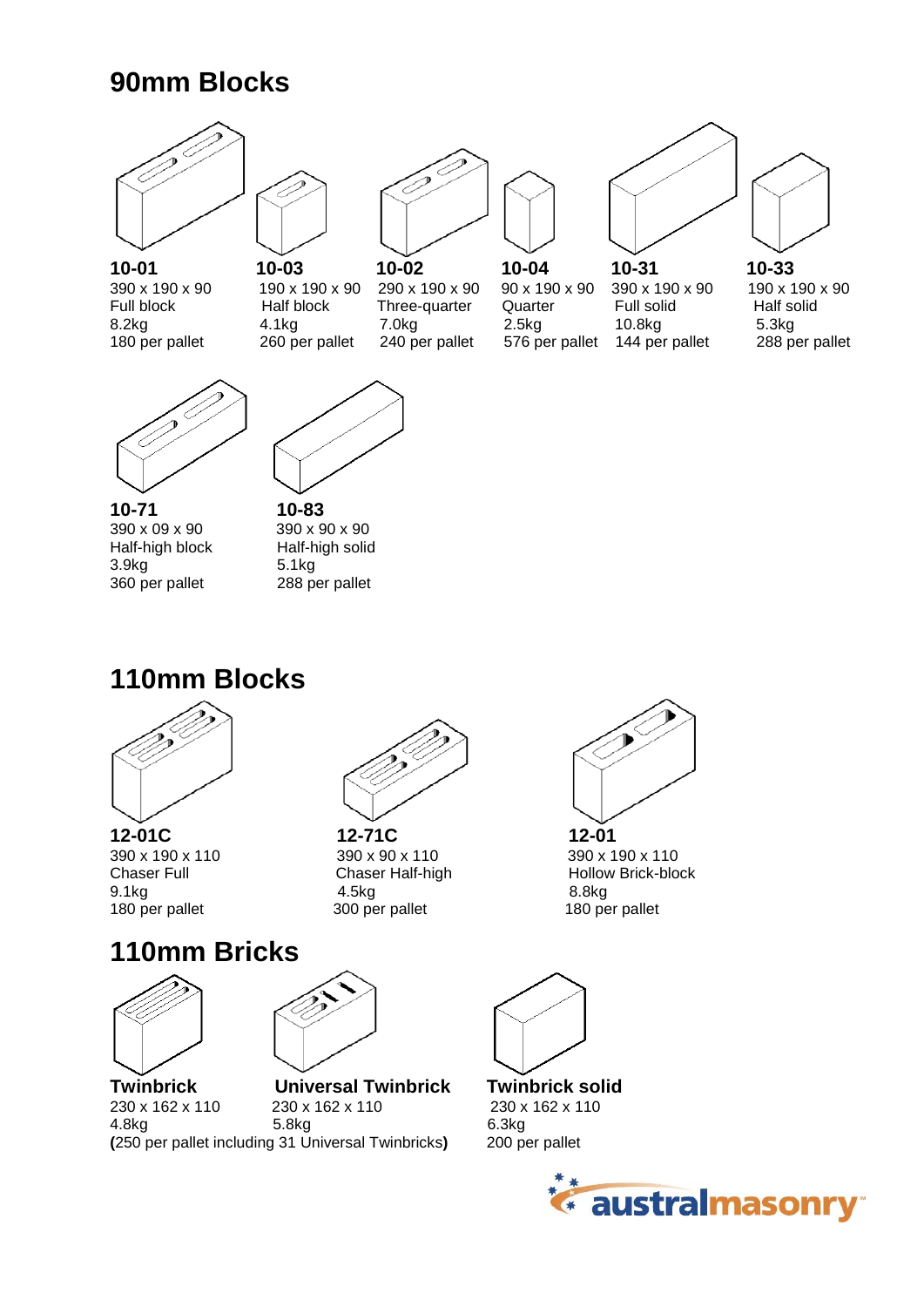# **140mm Blocks**







9.4kg 5.0kg 8.8kg 9.1kg 12.0kg 4.6kg 144 per pallet 252 per pallet 180 per pallet 135 per pallet 120 per pallet 288 per pallet



 **15-01 15-03 15-02 15-22 15-12 15-71** 390 x 190 x 140 190 x 190 x 140 290 x 190 x 140 340 x 190 x 140 390 x 190 x 140 390 x 90 x 140<br>Full block Half-high Half block <sup>3</sup>/4 block Corner block (<sup>7/</sup><sub>8</sub>) Bond beam block Half-high Full block Half block <sup>3</sup>/<sub>4</sub> block Corner block (<sup>7</sup>/<sub>6</sub>) Bond beam block Half-hi<br>9.4kg 12.0kg 16kg 8.8kg 9.1kg 12.0kg 4.6kg







**15-42 15-48 15-92 15-93**  390 x 190 x 140 390 x 190 x 140 390 x 190 x 140 390 x 190 x 190 x 140<br>Recessed webs "H" block 590 Full stop-end Half stop-end Recessed webs "H" block Full stop-end Half stop-end 9.7kg 10.0kg 9.0kg 4.5kg 144 per pallet 120 per pallet 144 per pallet 252 per pallet







**15-401 15-403**<br>390 x 190 x 140 **190 x 190 x 140** 390 x 190 x 140<br>4-hour full block 14.8kg 7.6kg 120 per pallet 252 per pallet

4-hour half block

### **Core-fill:**

Where grout is to provide protection to reinforcement, it should have a minimum 300kg of cement per cubic metre (AS3700, Clause 5.6).

Coarse aggregate (if used) should be no more than 10mm and preferably be rounded, to assist its flow into the cores and avoid segregation.

High walls should be grout-filled in stages to avoid "blow-outs" from hydrostatic pressure. For example, a 3m high wall of 190mm thick blocks should be filled in 2 lifts of 1.5m.

#### **Number of blocks filled by 1 cubic metre of grout (waste included)**

| <b>Block Code</b> | 15-42 | 15-48 | $20 - 42$ | 20-48 | $30 - 48$ |
|-------------------|-------|-------|-----------|-------|-----------|
| Number filled     | 190   | 190   | 120       | 100   | 65        |